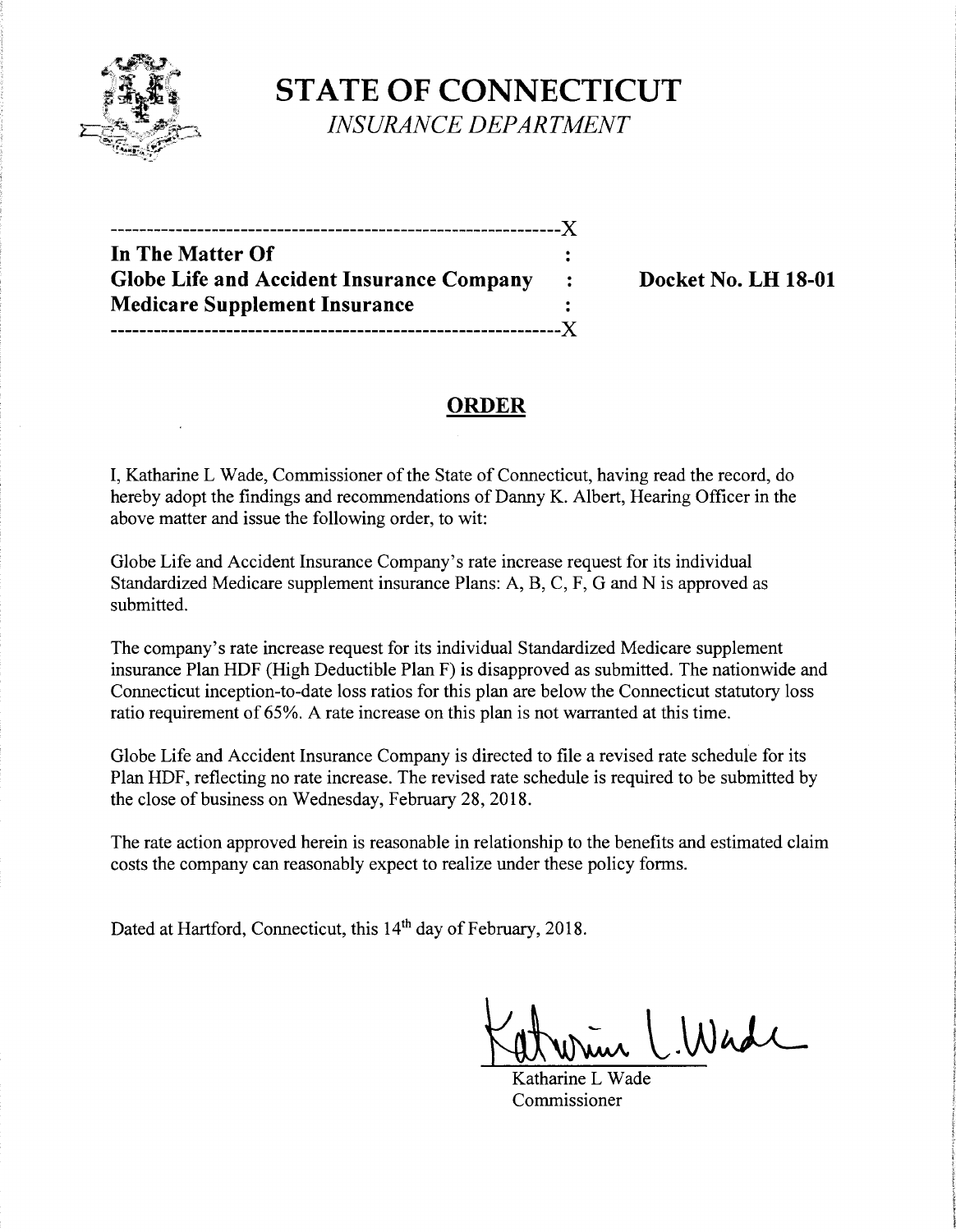

**STATE OF CONNECTICUT INSURANCE DEPARTMENT** 

| In The Matter of                           |      |
|--------------------------------------------|------|
| Globe Life and Accident Insurance Company: |      |
| <b>Medicare Supplement Insurance</b>       |      |
|                                            | -- X |

**Docket No. LH 18-01** 

### **PROPOSED FINAL DECISION**

# **I. INTRODUCTION**

The Insurance Commissioner of the State of Connecticut is empowered to review rates charged for individual and group Medicare supplement policies sold to any resident of this State who is eligible for Medicare. The source for this regulatory authority is contained in Chapter 700c and Section 38a-495a of the Connecticut General Statutes.

After due notice a hearing was held at the Insurance Department in Hartford on February 1, 2018, to consider whether or not the rate increase requested by Globe Life and Accident Insurance Company on its individual Standardized Medicare supplement insurance business should be approved.

No members from the general public attended the hearing.

No company representatives from Globe Life and Accident Insurance Company attended the hearing.

The hearing was conducted in accordance with the requirements of Section 38a-474, Connecticut General Statutes, the Uniform Administrative Procedures Act, Chapter 54 of the Connecticut General Statutes, and the Insurance Department Rules of Practice, Section 38a-8-1 et seq. of the Regulations of Connecticut State Agencies.

A Medicare supplement (or Medigap) policy is a private health insurance policy sold on an individual or group basis that provides benefits that are in addition to the benefits provided by Medicare. For many years Medicare supplement policies have been highly regulated under both state and federal law to protect the interests of persons eligible for Medicare who depend on these policies to provide additional coverage for the costs of health care.

Effective December **1,** 2005, Connecticut amended its program of standardized Medicare supplement policies in accordance with Section 38a-495a of the Connecticut General Statutes and Sections 38a-495a-1 through 38a-495a-21 of the Regulations of Connecticut Agencies. This program, which conforms to federal requirements, provides that all insurers offering Medicare supplement policies for sale in the state must offer a basic "core" package of benefits known as Plan A. Insurers may also offer any one or more of eleven other plans (Plans B through N). No other Medicare supplement policies may be sold in Connecticut.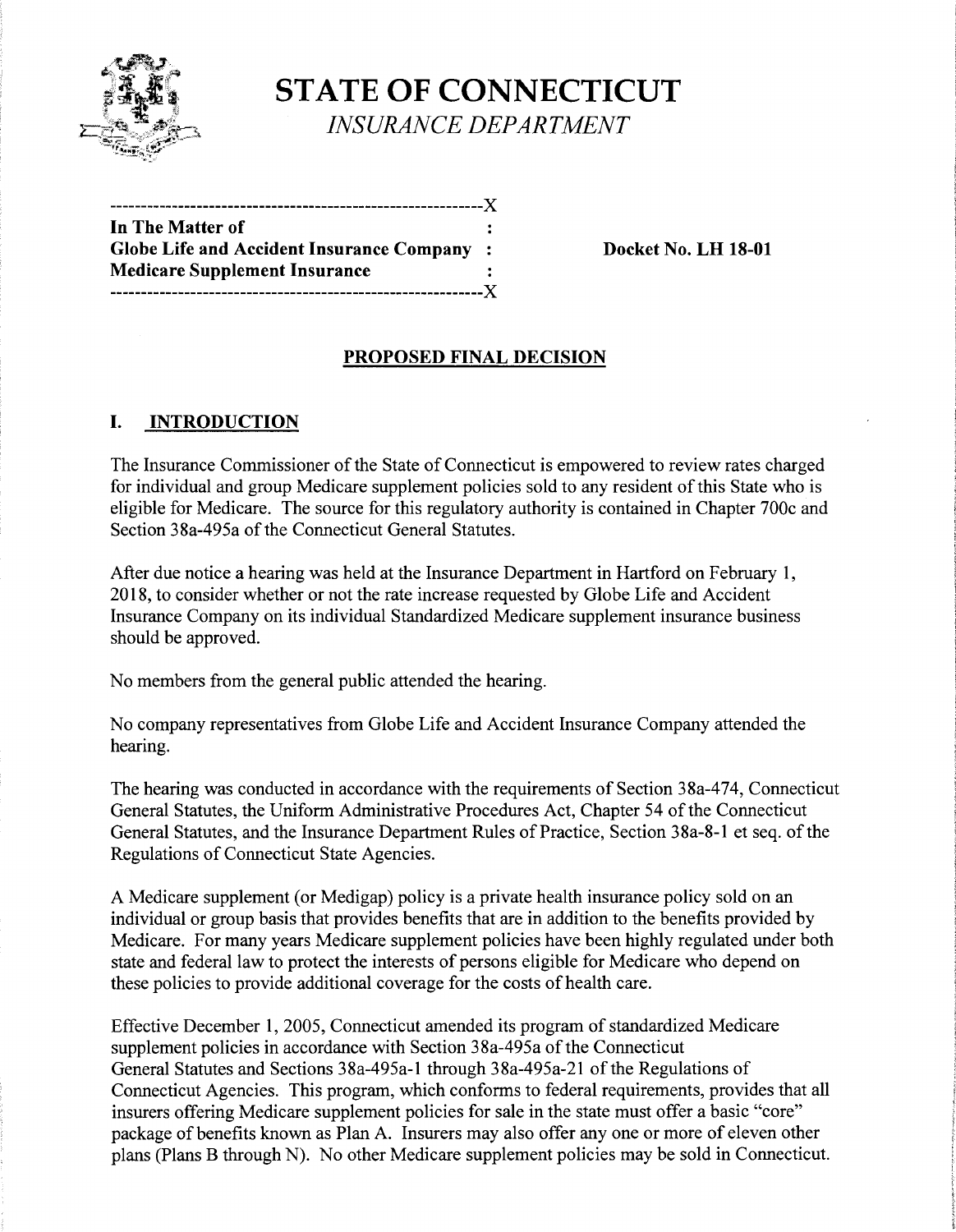Effective January **1,** 2006, in accordance with Section 38a-495c ofthe Connecticut General Statutes (as amended by Public Act 05-20) premiums for all Medicare supplement policies in the state must use community rating. Rates for Plans A through N must be computed without regard to age, gender, previous claims history or the medical condition of any person covered by a Medicare supplement policy or certificate.

The statute provides that coverage under plans A through N may not be denied on the basis of age, gender, previous claims history of the medical condition of any covered person. Insurers may exclude benefits for losses incurred within six months from the effective date of coverage based on a pre-existing condition.

Effective October 1, 1998, carriers that offer  $Plan(s)$  B and/or C in the Connecticut insurance marketplace must also make the plans (in addition to Plan A) available to persons eligible for Medicare by reason of disability.

Insurers must also make the necessary arrangements to receive notice of all claims paid by Medicare for their insureds, so that supplemental benefits can be computed and paid without requiring insureds to file claim forms for such benefits. This process of direct notice and automatic claims payment is commonly referred to as "piggybacking" or "crossover".

Sections 38a-495 and 38a-522 of the Connecticut General Statutes, and Section 38a-495a-10 of the Regulations of Connecticut Agencies, state that individual and group Medicare supplement policies must have anticipated loss ratios of 65% and 75%, respectively. Pursuant to Sections 38a-495-7 and 38a-495a-10, of the Regulations of Connecticut Agencies, filings for rate increases must demonstrate that actual and expected losses in relation to premiums meet these standards. Additionally, the anticipated loss ratios for the entire future period for which the requested premiums are calculated to provide coverage, must be expected to equal or exceed the appropriate loss ratio standard.

Section 38a-473 of the Connecticut General Statutes provides that no insurer may incorporate in its rates for Medicare supplement policies factors for expenses that exceed 150% of the average expense ratio for that insurer's entire written premium for all lines of health insurance for the previous calendar year.

#### **II. FINDING OF FACT**

After reviewing the exhibits entered into the record of this proceeding, and utilizing the experience, technical competence and specialized knowledge of the Insurance Department, the undersigned makes the following findings of fact:

**1.** Globe Life and Accident Insurance Company has requested a 5% rate increase for individual standardized Medicare supplement policy forms GMSA, GMSB, GMSC, GMSF, GMSHDFlO, GMSGlO and GMSNlO.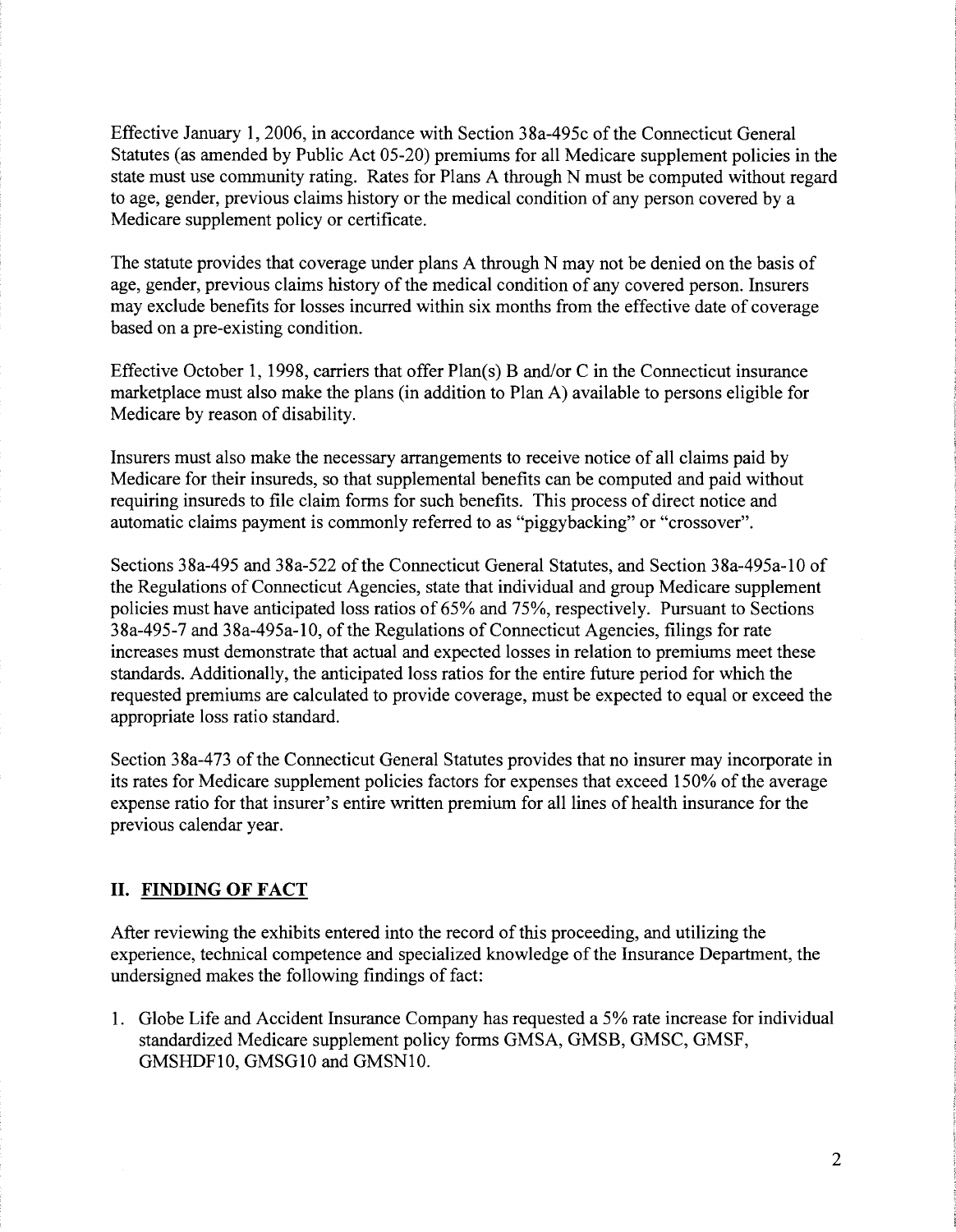| Plan        | <b>CT</b> | Nationwide |
|-------------|-----------|------------|
| A           | 22        | 397        |
| B           | 9         | 178        |
| $\mathbf C$ | 63        | 492        |
| F           | 150       | 4,147      |
| <b>HDF</b>  | 513       | 1,364      |
| G           | 0         |            |
| N           | 2         | <u> 26</u> |
| Total       | 759       | 6,604      |

2. As of third quarter 2017, the following are in-force policy counts in Connecticut and on a nationwide basis:

- 3. The proposed rates are expected to satisfy the Connecticut statutory loss ratio of 65% required of individual Medicare supplement forms.
- 4. Globe Life and Accident Insurance Company has conformed to subsection (e) of section 38a-495c, C.G.S. regarding the automatic claims processing requirement.
- 5. The 2016, 2017 (through September), and inception-to-date loss ratios, on a nationwide basis, for each Plan are as follows:

| Plan | 2016  | 2017   | Inception |
|------|-------|--------|-----------|
| A    | 78.8% | 83.6%  | 80.2%     |
| B    | 78.4% | 84.7%  | 83.6%     |
| C    | 87.9% | 98.0%  | 87.6%     |
| F    | 88.0% | 88.8%  | 81.3%     |
| HDF  | 54.5% | 38.3%  | 43.5%     |
| N    | 88.0% | 141.5% | 92.5%     |

6. The 2016, 2017 (through September), and inception-to-date loss ratios, on a Connecticut specific basis, for each Plan are as follows:

| Plan       | 2016    | 2017   | Inception |
|------------|---------|--------|-----------|
| A          | 83.2%   | 148.0% | 84.6%     |
| B          | 26.9%   | 56.1%  | 96.2%     |
| C          | 82.5%   | 108.2% | 103.4%    |
| F          | 71.2%   | 75.5%  | 79.2%     |
| <b>HDF</b> | 69.0%   | 42.9%  | 50.8%     |
| N          | $0.0\%$ | 7.8%   | 9.6%      |

7. Globe Life and Accident Insurance Company's 2018 Medicare supplement rate filing proposal is in compliance with the requirements of regulation 38a-474 as it applies to the contents of the rate submission as well as the actuarial memorandum.